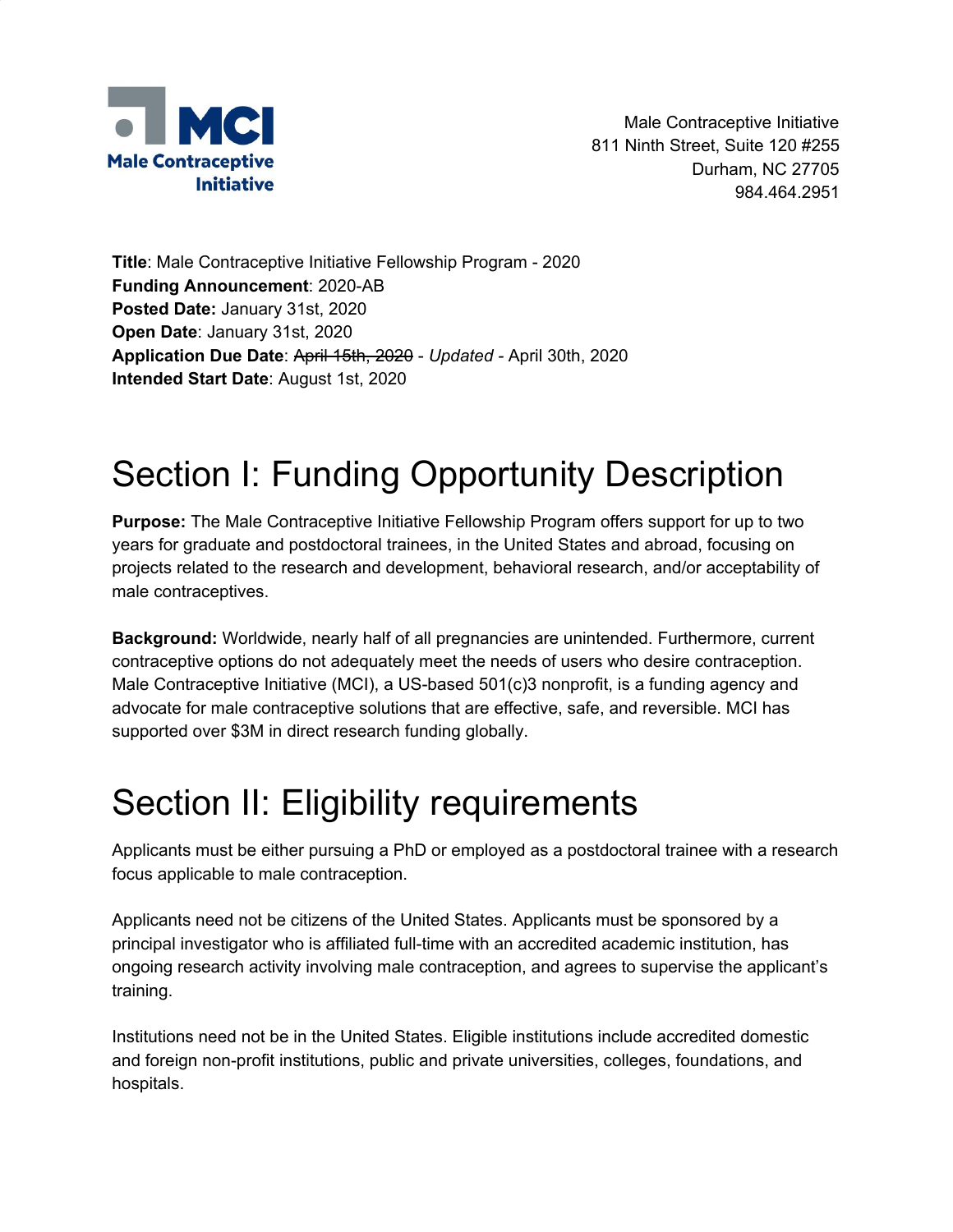## Section III: Fields of study

This application is open to all projects relevant to the development or social science of male contraceptives. This includes, but is not limited to, the research and development of male contraceptives, basic science of male contraceptive targets, tools that are broadly applicable to the development of male contraceptives, and illustrations of the impact, acceptability, unmet need, behavioral or sociological implications of male contraceptives.

Acceptable fields of study include, but are not limited to, molecular and cell biology, andrology, reproductive biology, pharmacology and toxicology, developmental biology, endocrinology, and public health. Other acceptable areas of study include social science fields that focus on male contraceptives. Potential applicants are encouraged to contact MCI for questions regarding eligibility.

Applicants focusing on the development of male contraceptives are encouraged to submit projects aligned with MCI Research Priority Areas, which include the following:

- Approaches that target the post-meiotic phase of spermatogenesis
- Approaches that target sperm functions required for normal fertilization, such as sperm motility and the acrosome reaction
- Approaches that target post-testicular processes required for fertility, including epididymal maturation and sperm transport in the excurrent ducts
- Other approaches that could lead to fast-acting, reversible male contraceptives
- Approaches with the potential to result in Multipurpose Prevention Technology (MPT) products that act against sexually transmitted infections

Applications in the following areas are considered outside of MCI interests and will not be reviewed:

- Development of male contraceptives involving the exogenous administration of steroid hormones
- Approaches that induce active immunity
- Male or female condom development
- Contraceptives with a proposed female delivery system
- Approaches that permanently inhibit fertility

#### Section IV: Period and number of fellowships

MCI Fellows will receive support for up to two years, with second year renewal contingent on submission and approval of a progress report, as well as availability of funds. Fellows are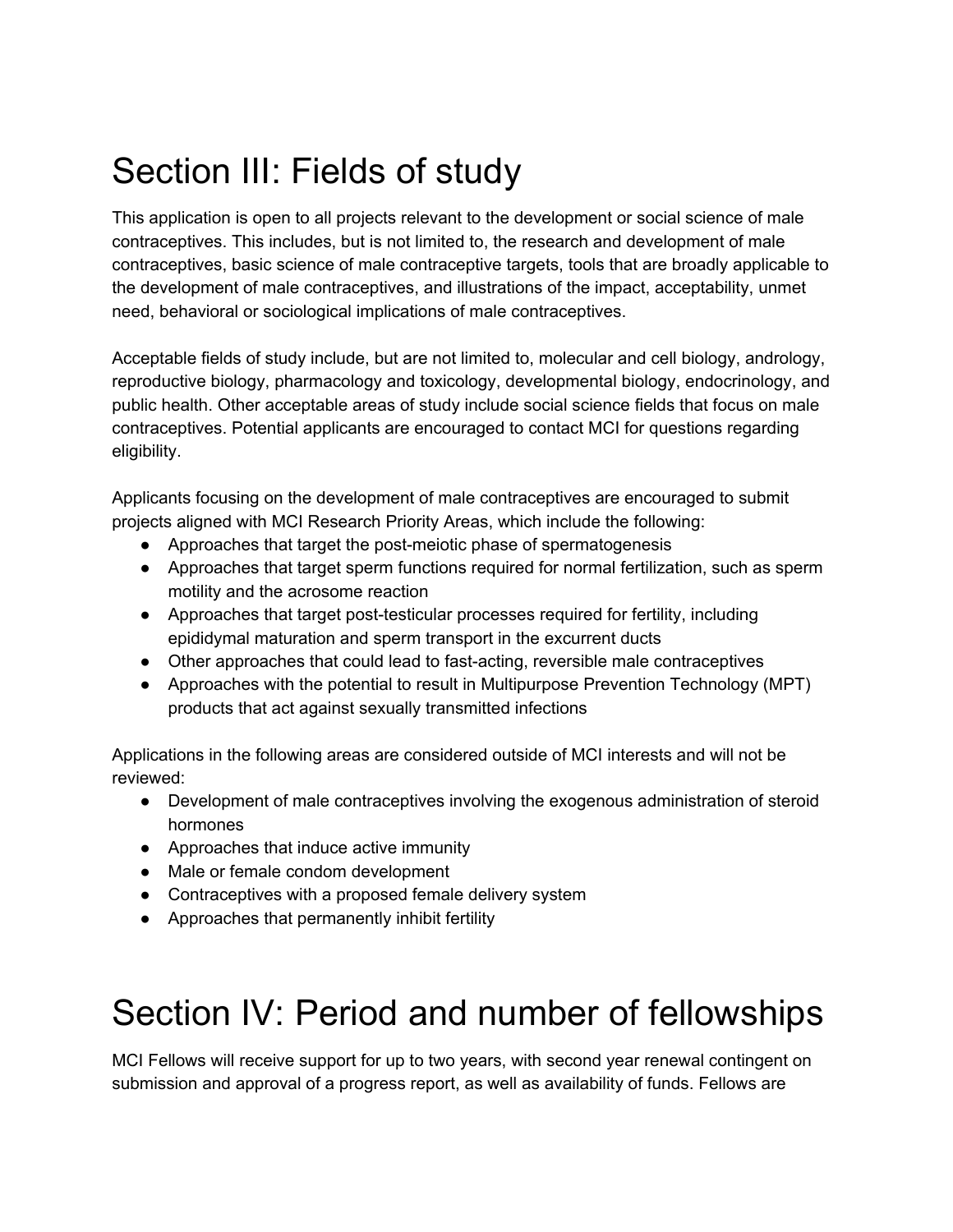expected to secure any additional funding necessary in the post-project period. Multiple fellowships are expected to be awarded in relation to this announcement.

## Section V: Application procedure

Application Documents A-D must be submitted by April 15, 2020 to fellowships@malecontraceptive.org as a single PDF, formatted in Arial 11 point font on 8.5 x 11 inch pages with one inch margins.

Letters of Support must be submitted by April 15, 2020, directly to fellowships@malecontraceptive.org by the letter writer with the subject line "CANDIDATE NAME - Letter of Support."

#### Section VI: Application documents

A. Project Narrative - (6 pages maximum, including figures and references)

The plan for the project should concisely describe the present state of knowledge as it relates to the proposed project, as well as the importance, scope, specific aims, and objectives of the proposed work to be performed. Include figures when necessary. Please include the applicant and sponsoring principal investigator(s) name, title, institution, and contact information.

Successful applications will include a specific hypothesis and subsequent objectives, as well as sufficient details on the approach, methods, and techniques the applicant will use to achieve objectives.

Expected outcomes should be listed in detail, and measured by specific quarterly benchmarks. Benchmarks should be specific and clear in how progress will be demonstrated. Timelines are to be presented in a written format that details specific activities performed during each quarterly period, as well as displayed visually in a format similar to the following example.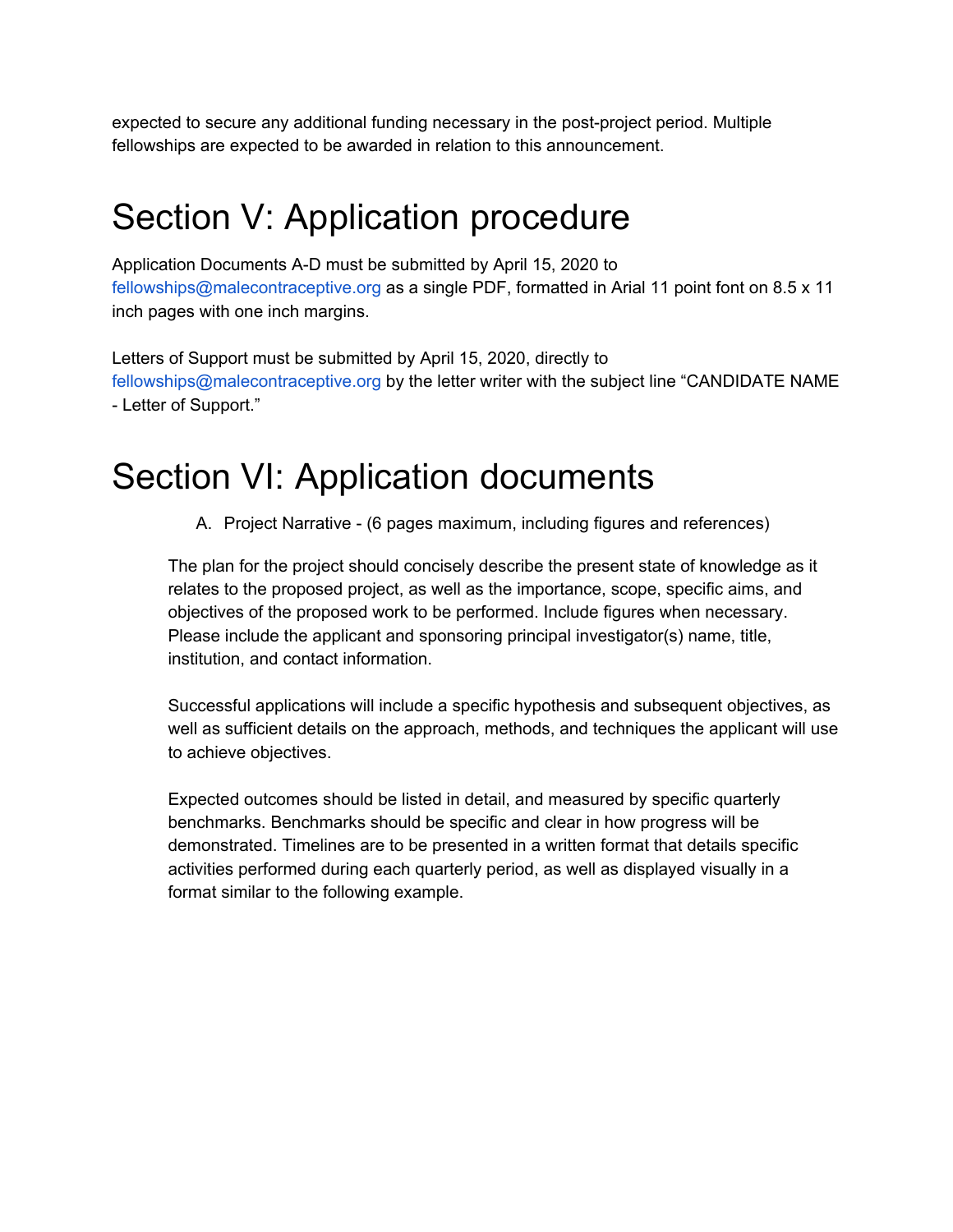|                       | 2020           |                | 2021           |    |                |    | 2022           |    |                |
|-----------------------|----------------|----------------|----------------|----|----------------|----|----------------|----|----------------|
|                       | Q <sub>3</sub> | Q <sub>4</sub> | Q <sub>1</sub> | Q2 | Q <sub>3</sub> | Q4 | Q <sub>1</sub> | Q2 | Q <sub>3</sub> |
| <b>Specific Aim 1</b> |                |                |                |    |                |    |                |    |                |
| Objective 1.1         |                |                |                |    |                |    |                |    |                |
| Objective 1.2         |                |                |                |    |                |    |                |    |                |
| <b>Specific Aim 2</b> |                |                |                |    |                |    |                |    |                |
| Objective 2.1         |                |                |                |    |                |    |                |    |                |
| Objective 2.2         |                |                |                |    |                |    |                |    |                |
| Objective 2.3         |                |                |                |    |                |    |                |    |                |
| <b>Specific Aim 3</b> |                |                |                |    |                |    |                |    |                |
| Objective 3.1         |                |                |                |    |                |    |                |    |                |
| Objective 3.2         |                |                |                |    |                |    |                |    |                |
| Objective 3.3         |                |                |                |    |                |    |                |    |                |

- B. Applicant CV (4 pages maximum)
- C. Suggested Reviewers (1/2 page maximum)

Please list five Principal Investigators who are experts in a field of study relevant to the proposed work, who are not current or recent (past 3 years) collaborators of the applicant or sponsoring PI, and who do not have direct personal or professional interest in the applicant's training or career. Include email addresses. Representatives of any institutional unit that stands to receive financial benefit from a fellowship are not considered independent reviewers. Reviewers from outside the applicant's institution are preferred.

D. Institutional Representation

This section provides information concerning the institution's eligibility to receive grants under U.S. tax laws and approvals of the project by reviewing bodies. Please consult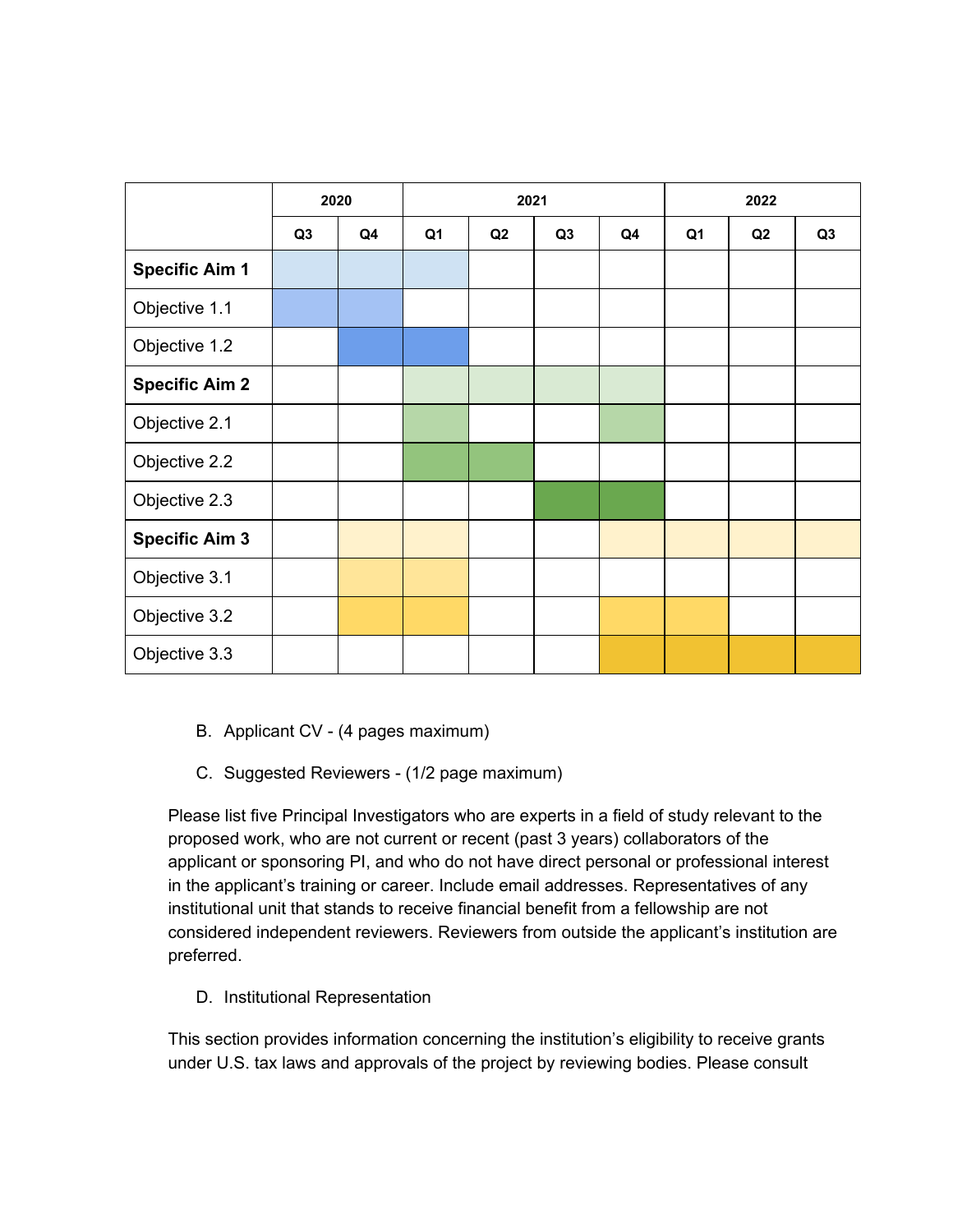with your institutional Sponsored Projects Office or equivalent for further information as to what may be included in this section.

E. Letters of Support

MCI requires two letters of support: One sponsor/mentor letter and one letter of reference from an expert in the field of study. These are to be submitted directly by the letter writer to fellowships@malecontraceptive.org with the subject line "CANDIDATE NAME - Letter of Support."

The following letters must be received by the application deadline.

- i. Sponsor/mentor letter of support: This letter must outline, in lay terms, the relevance of the project to the MCI Fellowship Program; the training and experiences during the project that will assist the fellow to apply successfully for continued funding and to progress towards independence; and the ability of the fellow to carry out the proposed project. NOTE: If there will be more than one sponsor/mentor, the sponsors may collaborate to produce a single letter, signed by both sponsors, which includes details of how coordination of supervision will be carried out.
- ii. Letter of reference: The applicant must solicit one letter of reference from someone other than the project sponsor/mentor who is an expert in the field of study and who is not a current or recent (past 3 years) collaborator of the applicant or sponsoring PI. Examples include published authors in the field of study, or experts whose work is cited as foundational in the submitted proposal. Letter writers should be provided with a copy of the final version of the application sufficiently in advance of the application deadline. Applicants are encouraged to speak with their advisor(s) to identify potential letter writers. Representatives of any institutional unit that stands to receive financial benefit from a fellowship are not considered appropriate references. Representatives from outside the applicant's institution are preferred.

### Section VII: Screening and notification

Fellowships will be awarded on the basis of the applicant's previous experience, academic record, the caliber of the proposed research, and the quality of the mentor, training program, and environment, as well as the relevance of the proposal to the future development and/or introduction of a male contraceptive as evaluated by at least one external reviewer and the MCI Research Committee. Location in a department that will provide a stimulating research environment is an additional factor that will be considered in evaluating applicants.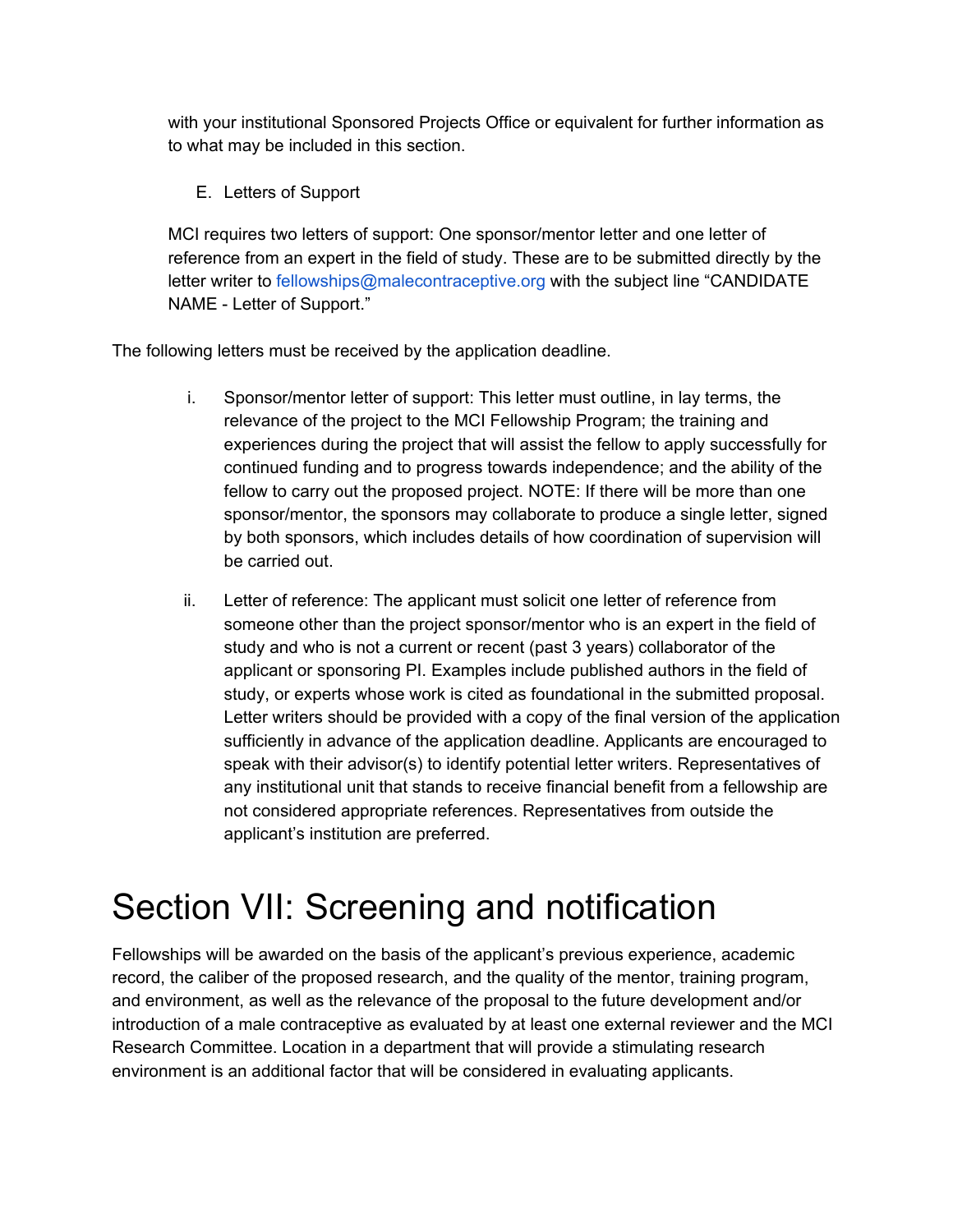The applicant's professional ability and promise for a research career in male contraceptive research will be highly prioritized in the evaluation of proposals, and will be assessed on the basis of the letters of recommendation, career plans, prior clinical and research training, academic transcripts, and the mentor's endorsement.

Applications by members of underrepresented minorities are strongly encouraged. Final decisions are made by the MCI Board of Directors.

Applicants will be notified of award acceptance on or after April 30th, with an expected award start date of August 1, 2020, pending institutional approval.

#### Section VIII: Fellowship details

Fellowships are \$50,000 USD per year for coverage of tuition (if required), fellowship stipend, and fringe benefits such as healthcare. Other expenses, including facilities & administrative costs (F&A) are not allowed. No additional familial support is available.

Fellowships are intended to cover two years of support. Continuation of funding beyond one year is contingent upon satisfactory progress and availability of funds. Under no circumstances is any part of the fellowship transferable to other persons or items. Applicants with projects that may not conform specifically to programmatic guidelines are asked to contact MCI with more details before submitting an application.

# Section XI: Notices

The fellowship grant is restricted to the period indicated in the Grant Letter provided during the award process. Extension/reduction of the granted period may be considered with written request. The invitation is limited only to the successful applicant specified in the Grant Letter.

The application is not to be considered confidential. Applicants wishing to disclose confidential information may contact the appropriate MCI administrator for details.

### Section XII: Conditions of Fellowship

Sponsored Projects Offices or other institutional representatives must agree to the stipulations in the Terms of Agreement issued upon award acceptance.

Fellows are responsible for submitting a yearly Progress Report 30 days before the one-year mark of award issue. Progress Reports are to be sent to fellowships@malecontraceptive.org. It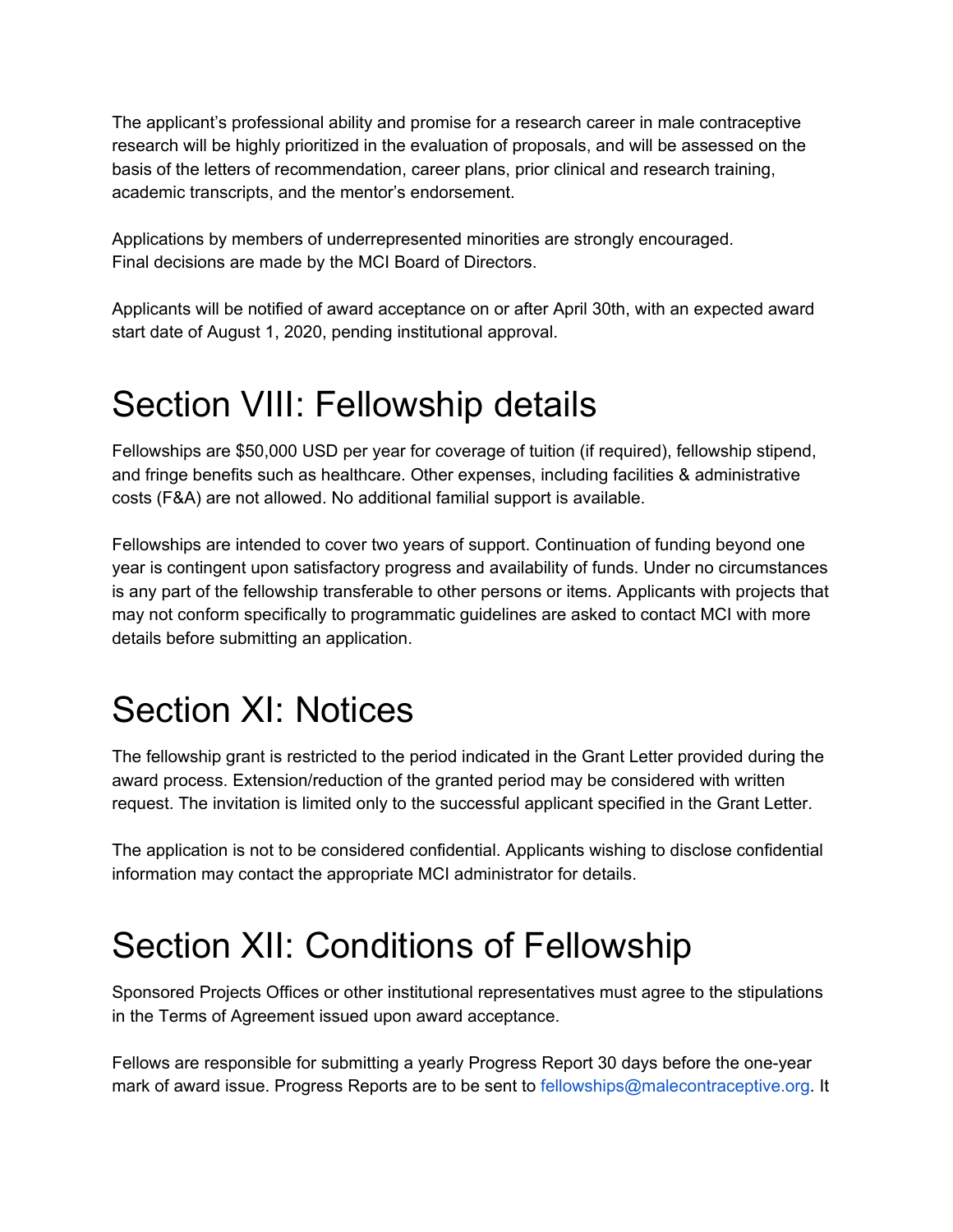is to be in PDF format, using 11 point Arial or Times Roman font and with at least 0.5 inch margins. The Progress Report will be a confidential document. It is to include:

Accomplishments (two pages maximum):

- What were the major goals and objectives of the project for the current year and what was accomplished toward these goals?
- What were the benchmarks for the current year, were they met, and what is the evidence of successful research progress?
- Were there problems or delays or changes to original goals and objectives that require modification of research plans?

Progress Reports will be evaluated by the MCI Research Committee and used to determine continuation of funding. Awardees may be contacted for clarifications if questions arise during review. Continuation of funding beyond one year is contingent upon satisfactory progress and availability of funds.

A final Progress Report will be due no later than 30 days after the end of the award to fellowships@malecontraceptive.org. It is to be in PDF format, using 11 point Arial or Times Roman font and with at least 0.5 inch margins. The final Progress Report will be a confidential document. It is to include:

Accomplishments (two pages maximum):

- What were the major goals and objectives of the project for the final year and what was accomplished toward these goals?
- What were the benchmarks for the current year, were they met, and what is the evidence of successful research progress?
- What were the overall goals of the project and what was accomplished?
- What are future directions for the research, and are there plans or avenues to carry it out?
- What did this fellowship mean for your career advancement, and what are your current long-term plans?

Fellows may also be required to perform short, unstructured updates via phone, digital video service, or email. Sufficient notice will be provided by MCI for these updates.

Fellows may be asked to participate in promotional efforts by MCI, which may include interviews, outreach, and other publicity. These efforts will be voluntary, and will not impact the terms of the fellowship.

MCI is required to publish a list of grantees on their website. Fellows and a short biography may be included in this information.